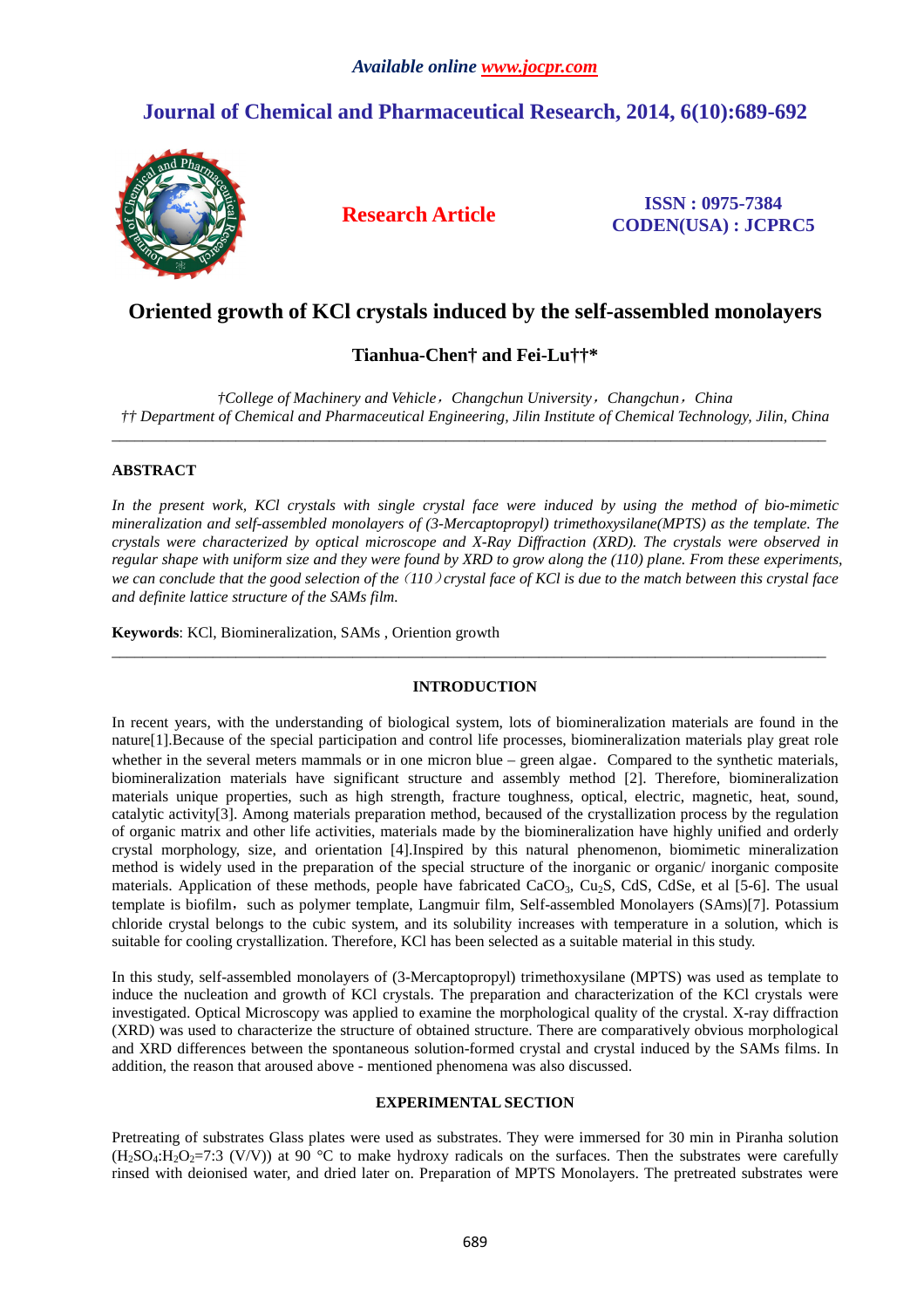immersed in dehydrated benzene solution containing 0.5 mmol/L of MPTS for 40 min. In order to remove other physisorbed ions or molecules, the substrates were cleaned in turn ultrasonically with chloroform, acetone and deionised water, and then dried for 60 min at 120 °C, and cooled in a desiccator.The concentration of a KCl-saturated solution is 35.54 g KCl/100g water at 25 ℃.

*\_\_\_\_\_\_\_\_\_\_\_\_\_\_\_\_\_\_\_\_\_\_\_\_\_\_\_\_\_\_\_\_\_\_\_\_\_\_\_\_\_\_\_\_\_\_\_\_\_\_\_\_\_\_\_\_\_\_\_\_\_\_\_\_\_\_\_\_\_\_\_\_\_\_\_\_\_\_*

Preparation of KCl crystal. The KCl solution (419.4 g KCl/kg water) was poured into a 60 ml beaker and warmed by a water bath to 50 ℃, where KCl was completely dissolved in water. For the induced crystallite, an Sams film was dipped into the KCl solution at 50 ℃. The position and orientation of the LB films in the solutions are illustrated in Fig. 1.When the solution was slowly cooled down to 25 ℃ at a rate of approximately 16℃/h, the crystals were formed on the SAMs films. For comparison, a blank glass was also placed on the bottom of the container. After that, the substrates were drawn from the solution and dried for the test.

### **RESULTS AND DISCUSSION**

The concentration of a KCl-saturated solution is 355.4 g KCl/kg water at 25℃. Therefore, spontaneous crystallization will take place if a KCl solution with the concentration of 41.94 g KCl/100g water is cooled down from 50 to 25 ℃ at a rate of 4℃/h. As a result of sedimentation, the crystals are located at the bottom of the beaker . These spontaneous solution-formed crystals display parasite morphology as shown in Fig. 1a.



**Fig.1 Optical microscopy images of prepared crystals (a) solution-formed, (b) induced by SAMs film of MPTS** 

When an MPTS SAMs film is vertically kept in the KCl solution, and temperature decreases from 50 to 25 ℃,



**Fig.2 X-ray diffraction patterns of crystals: (a) solution-formed, (b) induced by SAMs film of MPTS**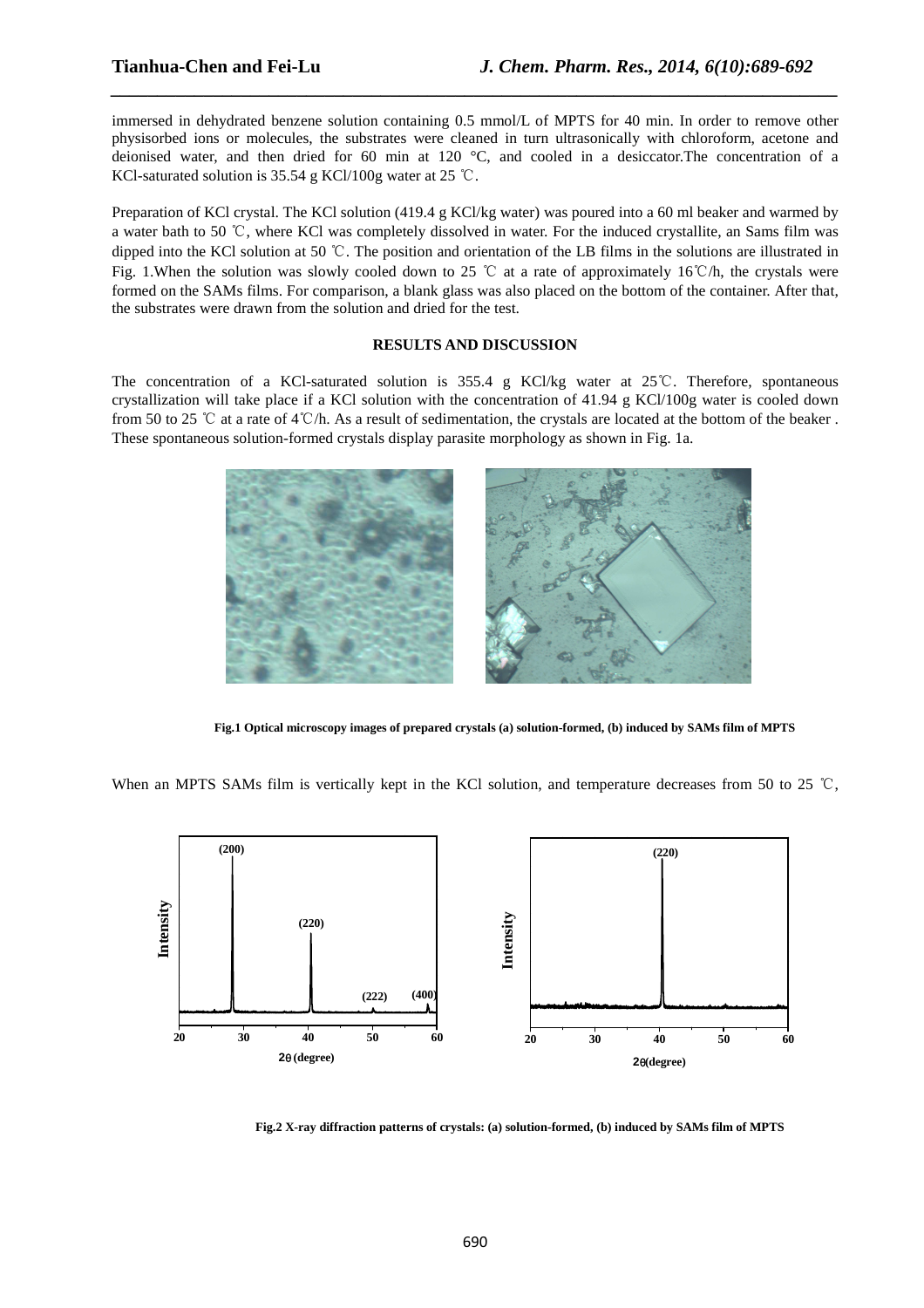induced nucleation and growth of crystals occur. The morphologies of the induced crystals on the SAMs films are quite different from those of the solution-formed crystals. As shown in Fig. 1b, the induced crystals show a rectangle structure.

*\_\_\_\_\_\_\_\_\_\_\_\_\_\_\_\_\_\_\_\_\_\_\_\_\_\_\_\_\_\_\_\_\_\_\_\_\_\_\_\_\_\_\_\_\_\_\_\_\_\_\_\_\_\_\_\_\_\_\_\_\_\_\_\_\_\_\_\_\_\_\_\_\_\_\_\_\_\_*

The XRD patterns of the KCl crystals formed under different experimental conditions are shown in Fig. 2. The XRD analysis of solution-formed crystals shows (200), (220), and (222) peaks at  $28.3^{\circ}$ ,  $40.5^{\circ}$ , and  $50.2^{\circ}$  corresponding to the (100), (110), and (111) faces of KCl crystals (Fig. 2a), respectively. These results agree with the previous reports[8-10]; for example, the appearance of the (111) face in the KCl microcrystals. When an MPTS SAMs film is vertically dipped into the solution, the XRD pattern of induced crystals shows just the (220) reflection at 40.5°, indicating that the crystallite is (110)-oriented (Fig. 2b).

The lattice matching, the degree of supersaturation and electrostatic interactions are important factors responsible for the induced crystallization of inorganic materials on organic templates[11-13].As for KCl crystals on SAMs films of MPTS, only (110) oriented crystals are induced and formed when a template is vertically placed into the solution. This behavior can be explained as follows: MTPS SAMs film is a highly ordered molecular film, the structure has detail studied. According to I. Piwon´ski et al., [14] MTPS SAMs films have rectangle close-packed structure with a=1.2nm, b=0.6nm. KCl is known to crystallize in a cubic crystalline lattice with a lattice constant of a=0.63nm. In comparison, the superimposition of a rectangular lattice of the SAMs template on the (110) face of the cubic KCl crystal provides a good lattice matching. Thus, when the SAMs template is dipped into the solution, (110)-oriented KCl is obtained. The K-K distance in the <110> direction of (110) face is 1.5 times than b of SAMs film. Meanwhile, the K-K distance in the <110> direction of (110) face is half of b of SAMs film. The misfits along a and b directions in the SAMs film templates are 1%. (110)-oriented KCl is obtained owing to the matching regulation between KCl (110) face and MTPS SAMs films.

#### **CONCLUSION**

By dipping vertically an SA LB film into a KCl solution, (110) oriented cubic KCl with a uniform size has been prepared. Based on the structure of the MTPS SAMs film and (110) face of KCl crystal, it can conclude that lattice matching is key factors responsible for the induced crystallization of inorganic materials on SAMs templates.



**Fig 3. proposed matching between the (110) planes of KCl and the headgroups of MPTS SAMs film** 

#### **Acknowledgements**

The authors are grateful for the financial support provided by the Jilin Education Department Science Foundation of China (Nos 2009152).

#### **REFERENCES**

- [1] F Nudelman; Nico A JMSommerdijk. *Angew. Chem. Int. Ed.,* **2012,**51, 6582-6596.
- [2]W Kunz; M Kellermeier;K Matthias; *Science*, **2009**, 323, 344-345.
- [3]S Kim;C B;Park, *Adv. Funct. Mater.* ,**2013**, 23,10-25.